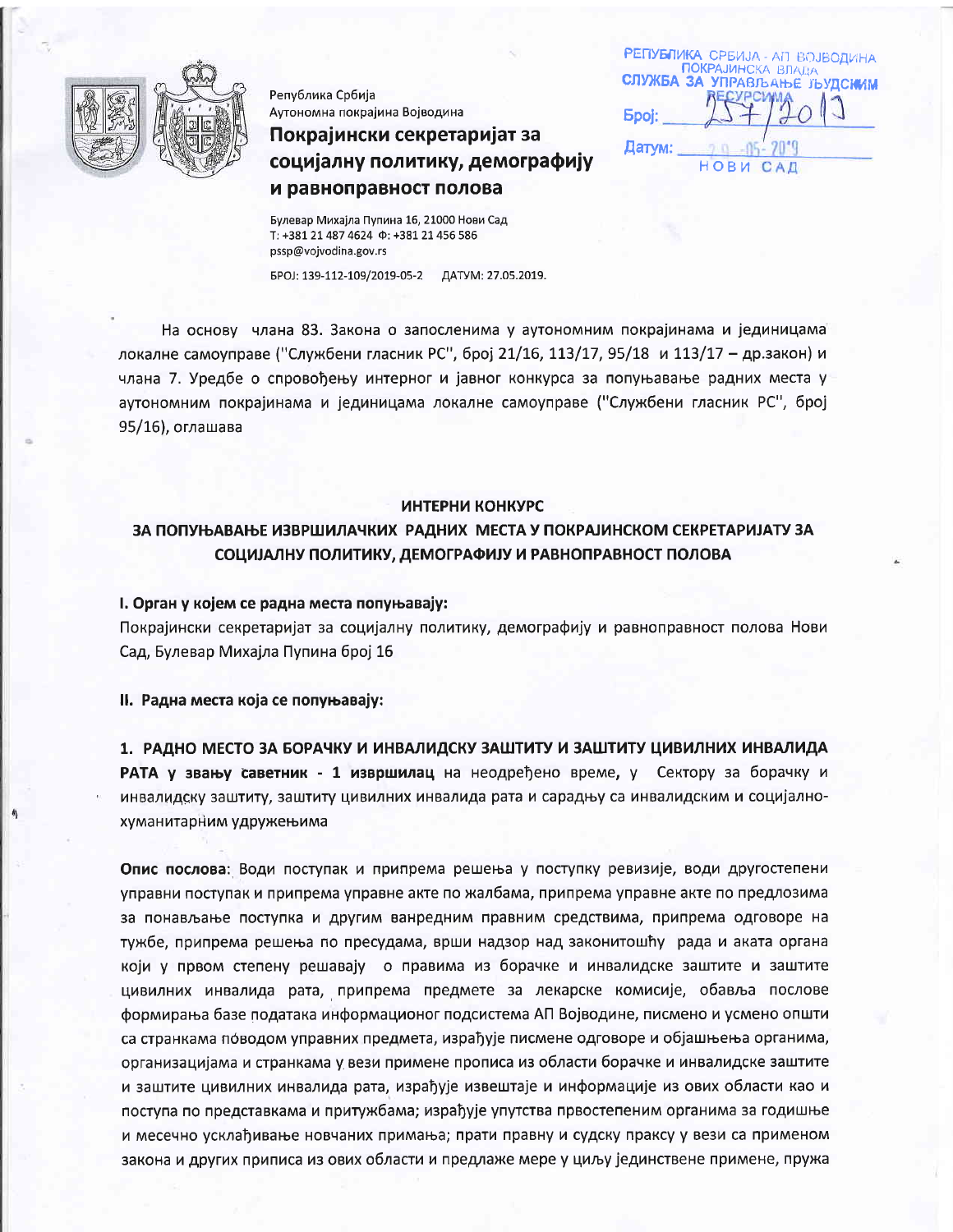непосредну стручну помоћ општинским органима управе и обавља друге послове које му повери покрајински секретар и помоћник покрајинског секретара.

Услови за рад на радном месту: стечено високо образовање у области правних наука на основним академским студијама у обиму од најмање 240 ЕСПБ бодова, мастер академским студијама, мастер струковним студијама, специјалистичким академским студијама, специјалистичким струковним студијама, односно на основним студијама у области правних наука у трајању од најмање четири године или специјалистичким студијама на факултету; радно искуство у струци од најмање три године, основни ниво оспособљености за рад на рачунару и пробни рад од шест месеци.

Општи услови за рад у органима Аутономне покрајине Војводине: да је учесник интерног конкурса пунолетан држављанин Републике Србије; да има прописано образовање; да није правоснажно осуђиван на безусловну казну затвора од најмање шест месеци и да му раније није престајао радни однос у државном органу, односно органу аутономне покрајине и јединице локалне самоуправе, због теже повреде дужности из радног односа.

Стручне оспособљености, знање и вештине кандидата које се проверавају у изборном поступку:

- познавање делокруга рада Покрајинског секретаријата за социјалну политику, демографију и равноправност полова и стручна знања, односно познавање законских прописа који регулишу област рада оглашеног радног места: Закон о утврђивању надлежности Аутономне покрајине Војводине, Покрајинска скупштинска одлука о покрајинској управи и закони којима је уређена област борачке и инвалидске заштите – усмено, кроз разговор са кандидатима;

- вештина комуникације - непосредно, кроз разговор са кандидатима;

- основни ниво оспособљености за рад на рачунару - увидом у приложени доказ уколико кандидат поседује доказ о познавању рада на рачунару( уверење, сертификат, потврда и сл.), а уколико кандидат не поседује, провера познавања рада на рачунару извршиће се практичним радом на рачунару.

2. РАДНО МЕСТО ЗА УПРАВНО-НАДЗОРНЕ ПОСЛОВЕ У ОБЛАСТИ ДРУШТВЕНЕ БРИГЕ О ДЕЦИ У звању самостални саветник -1 извршилац на неодређено време, у Сектору за демографију и равноправност полова

Опис послова: обавља сложене нормативно-правне и студијско-аналитичке послове у области друштвене бриге о деци, води другостепени управни поступак и решава у другом степену по жалбама на првостепена решења општинске, односно градске управе на територији АП Војводине о правима из области финансијске подршке породици са децом, обавља послове везане за управне спорове поводом другостепених решења из ове области, обавља послове вршења надзора над радом општинских, односно градских управа на територији АПВ у вршењу поверених послова дражавне управе у области финансијске подршке породици са децом; обавља послове на спровођењу Покрајинске скупштинске одлуке о праву на суфинансирање трошкова за биомедицински потпомогнуто оплођење за друго, треће и свако наредно дете; припрема акате за доношење решења Покрајинске владе по жалбама на решења о праву на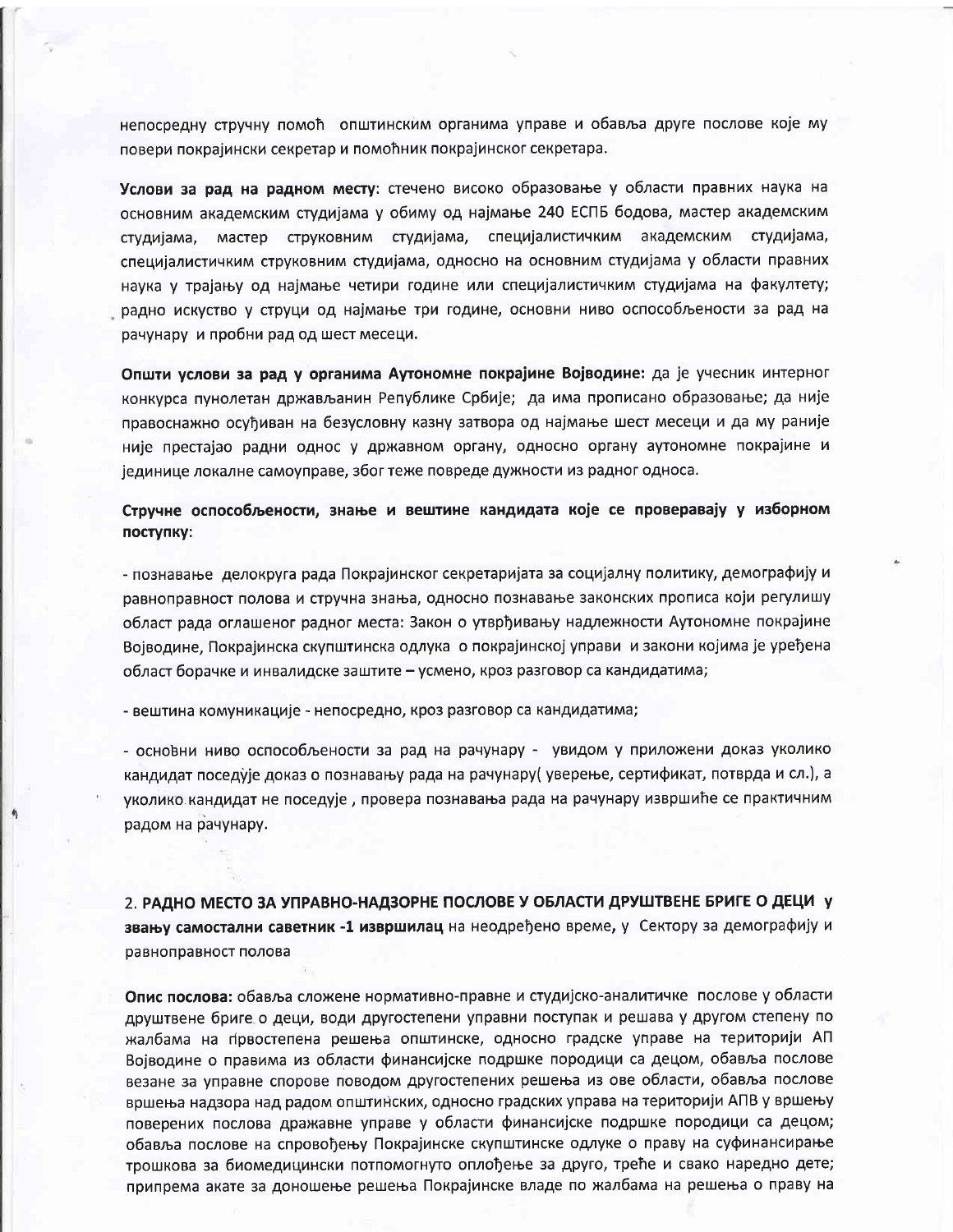суфинансирање трошкова за биомедицински потпомогнуто оплођење за друго, треће и свако наредно дете; решавање по жалбама на првостепена решења општинске, односно градске управе о праву на матерински додатак за незапослене мајке за треће или четврто дете, стара се о унапређењу стручног рада, остварује сарадњу са општинским, односно градским управама за послове друштвене бриге о деци и пружа им стручну помоћ, припрема извештаје и информације из области друштвене бриге о деци; сачињава прелоге и нацрте покрајинских аката којима се утврђује и обезбеђује виши степен заштите породице, права деце, трудница, мајки током породиљског одсуства и самохраних родитеља са децом, у складу са Програмом демографског развоја АП Војводине и обавља послове праћења над применом истих, поступа по поднесцима грађана и установа и обавља друге послове по налогу покрајинског секретара и помоћника покрајинског секретара.

Услови за рад на радном месту: стечено високо образовање у области правних наука на основним академским студијама у обиму од најмање 240 ЕСПБ бодова, мастер академским мастер струковним студијама, специјалистичким академским студијама, студијама, специјалистичким струковним студијама, односно на основним студијама у области правних наука у трајању од најмање четири године или специјалистичким студијама на факултету; радно искуство у струци од најмање пет година и основни ниво оспособљености за рад на рачунару и пробни рад од шест месеци.

Општи услови за рад у органима Аутономне покрајине Војводине: да је учесник интерног конкурса пунолетан држављанин Републике Србије; да има прописано образовање; да није правоснажно осуђиван на безусловну казну затвора од најмање шест месеци и да му раније није престајао радни однос у државном органу, односно органу аутономне покрајине и јединице локалне самоуправе, због теже повреде дужности из радног односа.

Стручне оспособљености, знање и вештине кандидата које се проверавају у изборном поступку:

- познавање делокруга рада Покрајинског секретаријата за социјалну политику, демографију и равноправност полова и стручна знања, односно познавање законских прописа који регулишу област рада оглашеног радног места: Закон о финансијској подршци породици са децом, Закон о раду, Закон о утврђивању надлежности Аутономне покрајине Војводине, Закон о општем управном поступку, Покрајинска скупштинска одлука о покрајинској управи - усмено, кроз разговор са кандидатима;

- вештина комуникације - непосредно, кроз разговор са кандидатима;

- основни ниво оспособљености за рад на рачунару - увидом у приложени доказ уколико кандидат поседује доказ о познавању рада на рачунару( уверење, сертификат, потврда и сл.), а уколико кандидат не поседује, провера познавања рада на рачунару извршиће се практичним радом на рачунару.

3. РАДНО МЕСТО ЗА ПОСЛОВЕ ИЗ ОБЛАСТИ РАВНОПРАВНОСТИ ПОЛОВА у звању саветник-1 извршилац на неодређено време, у Сектору за демографију и равноправност полова

Опис послова: обавља стручне послове везане за равноправност полова; спроводи стратегије у области равноправности полова; прати прописе, међународне конвенције, упутства и препоруке међународних организација и других институција од значаја за примену политике једнаких могућности; прати и проучава примену и утицај законских прописа и других аката из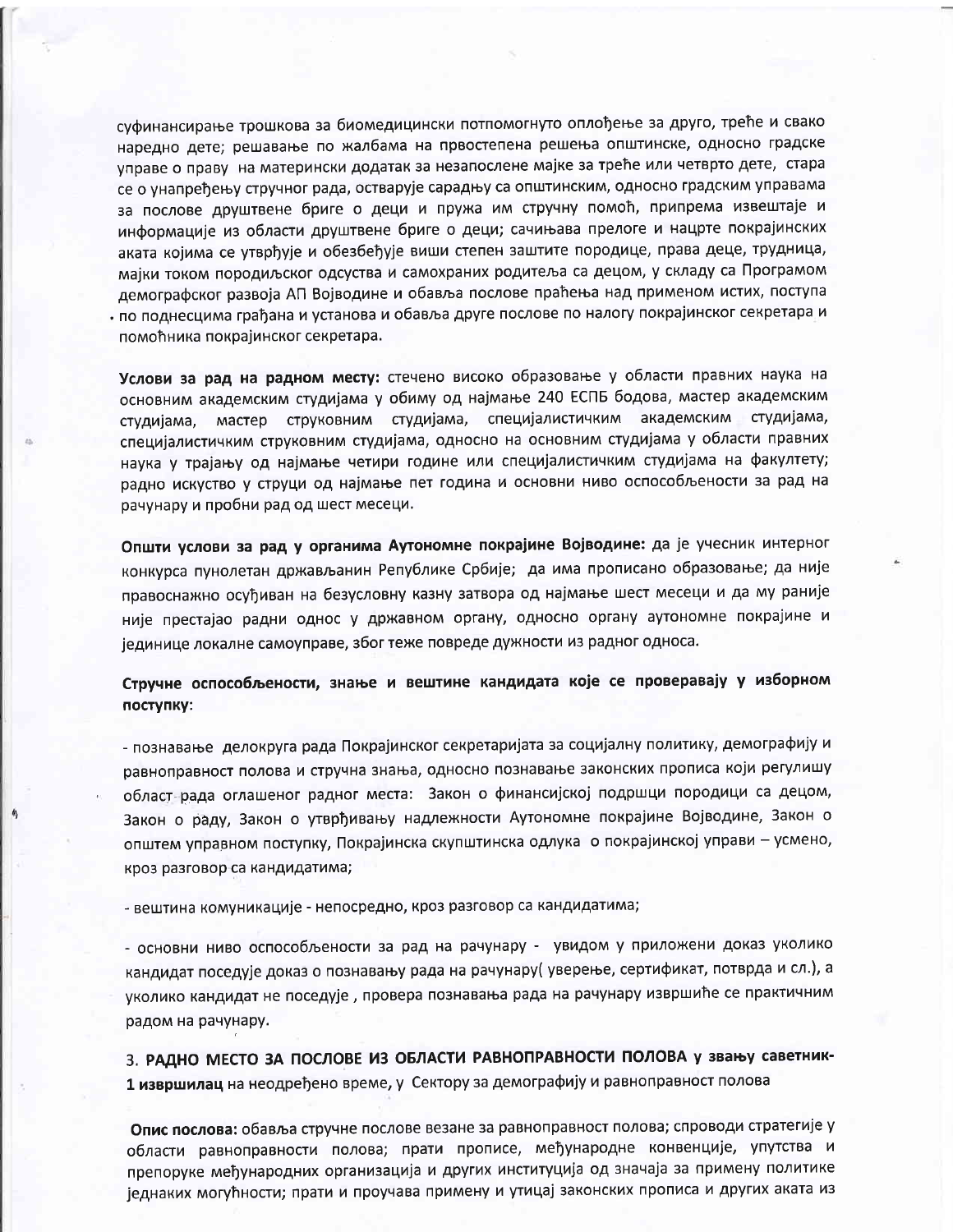области равноправности полова на територији Покрајине; прати примену међународних препорука о укидању свих облика дискриминације и о томе сачињава извештаје; остварује сарадњу са удружењима, синдикатима и другим асоцијацијама и медијима који се баве равноправношћу полова; израђује пројекте у области равноправности полова и учествује у њиховој реализацији; учествује у припреми извештаја и информација везаних за равноправност полова за Покрајинску владу и Скупштину; обавља и друге послове по налогу покрајинског секретара и помоћника покрајинског секретара.

Услови за рад на радном месту: стечено високо образовање у области правних наука, економских наука, на основним академским студијама у обиму од најмање 240 ЕСПБ бодова, мастер академским студијама, мастер струковним студијама, специјалистичким академским студијама, специјалистичким струковним студијама, односно на основним студијама у области правних наука, економских наука у трајању од најмање четири године или специјалистичким студијама на факултету; радно искуство у струци од најмање три година и основни ниво оспособљености за рад на рачунару и пробни рад од шест месеци.

Општи услови за рад у органима Аутономне покрајине Војводине: да је учесник интерног конкурса пунолетан држављанин Републике Србије; да има прописано образовање; да није правоснажно осуђиван на безусловну казну затвора од најмање шест месеци и да му раније није престајао радни однос у државном органу, односно органу аутономне покрајине и јединице локалне самоуправе, због теже повреде дужности из радног односа.

Стручне оспособљености, знање и вештине кандидата које се проверавају у изборном поступку:

- познавање делокруга рада Покрајинског секретаријата за социјалну политику, демографију и равноправност полова и стручна знања, односно познавање законских прописа који регулишу област рада оглашеног радног места: Закон о утврђивању надлежности Аутономне покрајине Војводине, Покрајинска скупштинска одлука о покрајинској управи, Национална стратегија за побољшање положаја жена и унапређивање родне равноправности и Покрајинска скупштинска одлука о равноправности полова - усмено, кроз разговор са кандидатима;

- вештина комуникације - непосредно, кроз разговор са кандидатима;

- основни ниво оспособљености за рад на рачунару - увидом у приложени доказ уколико кандидат поседује доказ о познавању рада на рачунару( уверење, сертификат, потврда и сл.), а уколико кандидат не поседује, провера познавања рада на рачунару извршиће се практичним радом на рачунару.

III. Место рада: Нови Сад, Булевар Михајла Пупина број 16

IV. Рок за подношење пријаве на интерни конкурс: рок за подношење пријаве је 8 дана од дана када је интерни конкурс оглашен.

V. Лице које је задужено за давање обавештења о интерном конкурсу: Драгица Новковић, контакт тел. 021 /487 4891.

VI. Адреса на коју се подноси пријава на интерни конкурс: Покрајински секретаријат за социјалну политику, демографију и равноправност полова, Булевар Михајла Пупина број 16, 21000 Нови Сад, са назнаком да се ради о пријави за интерни конкурс и за које радно место.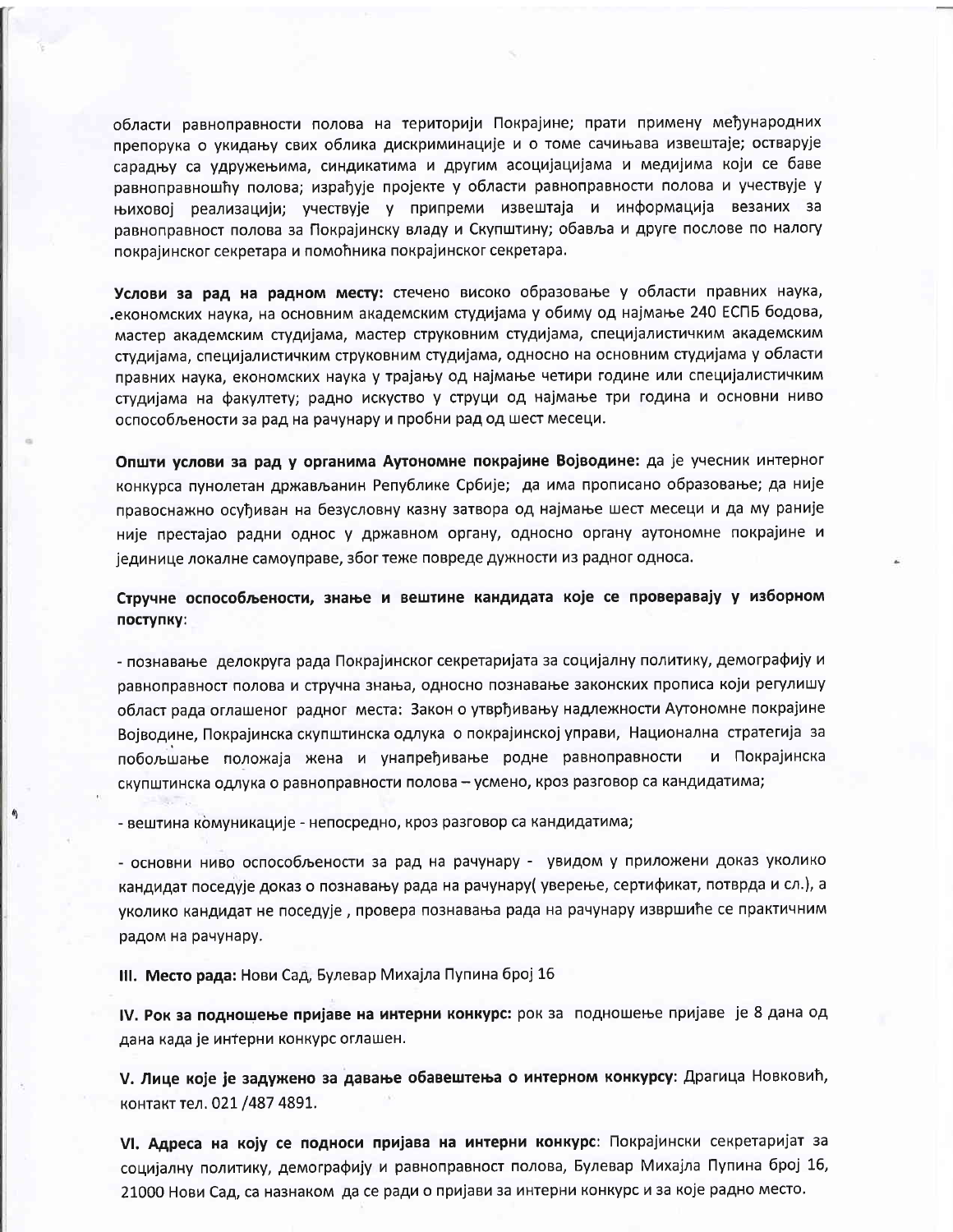Напомена: уколико лице подноси пријаву за два или више радних места, доставља за свако радно место посебну пријаву и доказе који се прилажу уз пријаву, са назнаком на свакој пријави за које се радно место подноси.

### VII. Датум оглашавања: 29.05.2019. године

## VIII. Докази који се прилажу уз пријаву на интерни конкурс:

1) потписана пријава са адресом становања, контакт телефоном, е mail адресом;

2) биографија са наводима о досадашњем радном искуству;

3) оригинал или оверена фотокопија уверења о држављанству, не старије од 6 месеци од дана оглашавања интерног конкурса;

4) фотокопија личне карте, односно испис очитане биометријске личне карте;

5) оригинал или оверена фотокопија уверења МУП-а да кандидат није осуђиван на безусловну казну затвора од најмање шест месеци, не старује од 6 месеци од дана оглашавања интерног конкурса;

6) оригинал или оверена фотокопија дипломе којом се потврђује стручна спрема;

7) доказ о положеном државном стручном испиту ( ако је положио, оригинал или оверена фотокопија);

8) за радно место наведено под тачком 1. и 3. оригинал или оверена фотокопија доказа о најмање 3 године радног искуства у струци (потврда, решење и други акти којима се доказује на којим пословима, у ком периоду и са којом стручном спремом је стечено радно искуство), а за радно место под тачком 2. оригинал или оверена фотокопија доказа о најмање 5 година радног искуства у струци (потврда, решење и други акти којима се доказује на којим пословима, у ком периоду и са којом стручном спремом је стечено радно искуство);

10) потписана изјава (образац 3) да кандидату није престајао радни однос у државном органу, односно органу аутономне покрајине и јединице локалне самоуправе, због теже повреде дужности из радног односа;

11) доказ о познавању рада на рачунару (оригинал или оверена фотокопија уверења, сертификата, потврде и сл.)

12) решење о распоређивању или решења да је службеник нераспоређен (оригинал или оверена фотокопија)

13) изјава којом се учесник интерног конкурса опредељује да ли ће сам прибавити доказе о чињеницама о којима се води службена евиденција или ће то орган по службеној дужности учинити уместо њега (образац 1 или 2).

НАПОМЕНА: Одредбом чл. 9.ст.3 и 4. и чл. 103. Законом о општем управном поступку ("Службени гласник РС", број: 18/2016 и 95/18 - аутентично тумачење) прописано је, између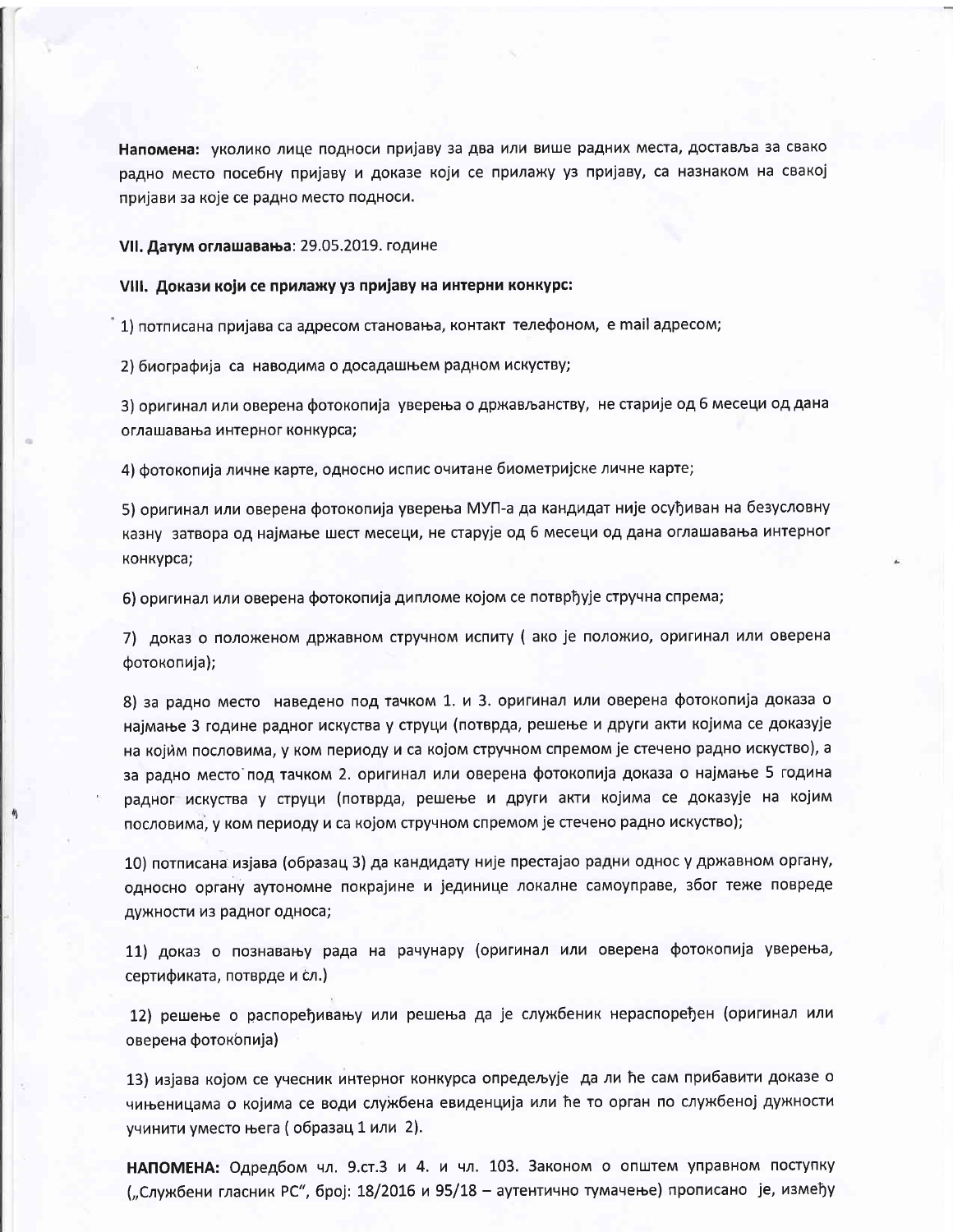осталог, да су органи у обавези да по службеној дужности, када је то неопходно за одлучивање, у складу са законским роковима, бесплатно размењују, врше увид, обрађују и прибављају личне податке о чињеницама садржаним у службеним евиденцијама, осим ако странка изричито изјави да ће податке прибавити сама. Докази који се прилажу уз пријаву на овај интерни конкурс, а о којима се води службена евиденција су уверење о држављанству и уверење МУП-а да кандидат није осуђиван на безусловну казну затвора од најмање 6 месеци.

Уколико се учесник конкурса определи да наведене доказе орган прибави по службеној дужности, дужан је да се писмено изјасни о давању сагласности да се изврши увид у његов персонални досије и да се његови лични подаци користе у сврху прикупљања наведених доказа. Изјашњење се даје у форми изјаве која се доставља уз пријаву на интерни конкурс(образац 1).

Уколико се учесник конкурса определи да ће сам прибавити наведене доказе, дужан је да се писмено о томе изјасни. Изјашњење се даје у форми изјаве која се доставља уз пријаву на интерни конкурс(Образац 2).

Обрасци изјава се налазе на интернет страници Службе за управљање људским ресурсима www.ljudskiresursi.vojvodina.gov.rs

У складу са Законом о запосленима у аутономним покрајинама и јединицама локалне самоуправе, пробни рад је обавезан за сва лица која нису заснивала радни однос у органу аутономне покрајине, јединице локалне самоуправе или државном органу. Пробни рад за радни однос заснован на неодређено време траје шест месеци.Службеник на пробном раду који је радни однос засновао на неодређено време полаже државни стручни испит до окончања пробног рада, у супротном му престаје радни однос. Службеник који је у радном односу на неодређено време, дужан је да има положен државни стручни испит. Службеник који је у радном односу на неодређено време коме пробни рад није обавезан у складу са законом, као и службеник који је засновао радни однос на неодређено време, а нема положен државни стручни испит, полаже државни стручни испит у року од шест месеци од заснивања радног односа.

IX. Провера стручне оспособљености, знања и вештина кандидата у изборном поступку: са кандидатима чије су пријаве благовремене, допуштене, разумљиве, потпуне и уз које су приложени сви потребни докази и који испуњавају услове за оглашено радно место, биће одржана у просторијама Покрајинског секретаријата за социјалну политику, демографију и равноправност полова, Нови Сад, Булевар Михајла Пупина 16, о чему ће кандидати бити обавештени писменим путем на e--mail адресу, односно телефонским путем на бројеве које су навели у пријави.

Х. Службеници који имају право да учествују на интерном конкурсу:

На интерном конкурсу могу да учествују службеници запослени на неодређено време у свим органима, службама и организацијама код послодавца који оглашава интерни конкурс. Право учешћа на интерном конкурсу имају службеници у истом звању или службеници који испуњавају услове за напредовање у звање у које је разврстано радно место које се попуњава.